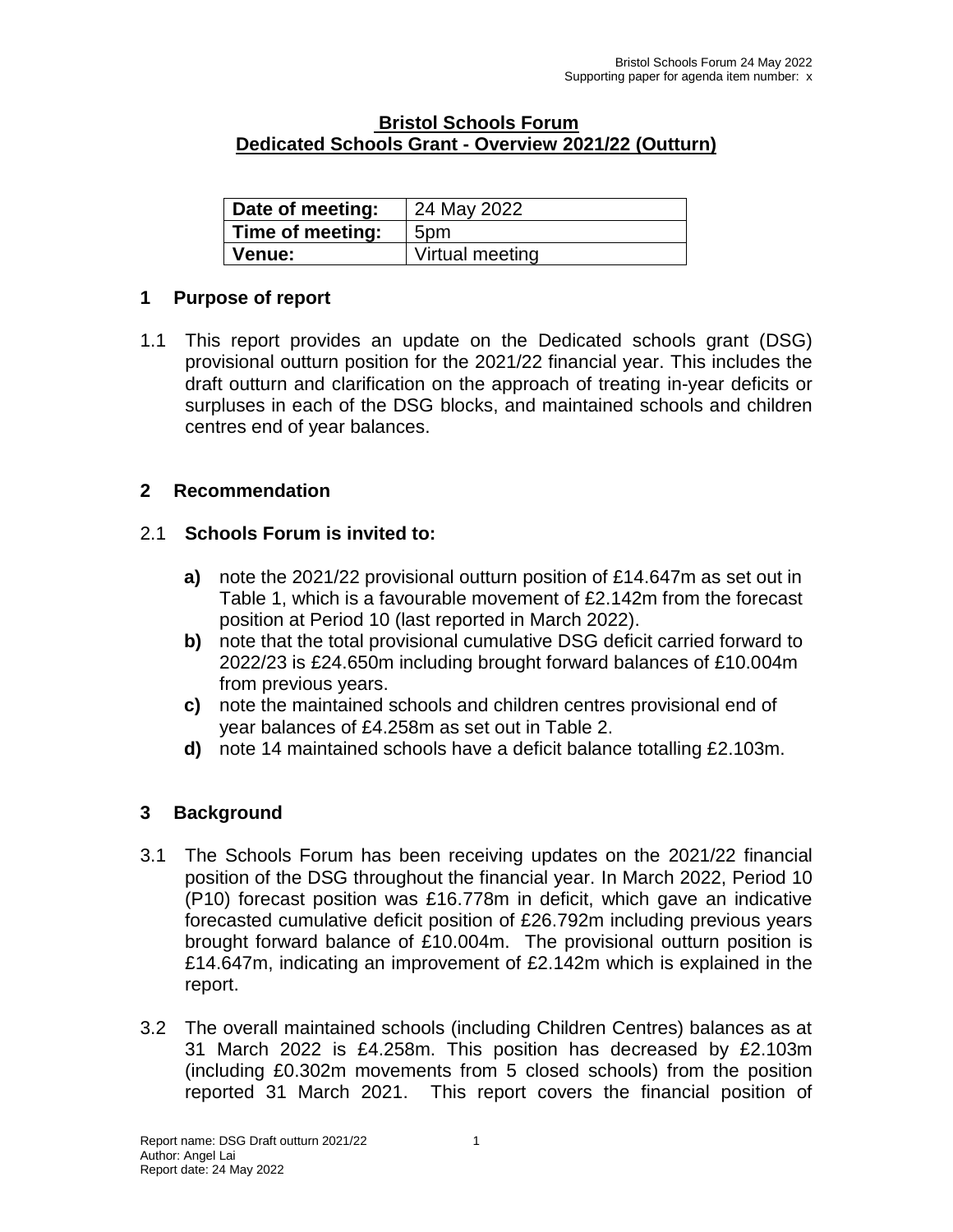maintained schools, including numbers of schools with surpluses and deficits, the overall financial position of each sector and changes since March 2021.

## **4 Summary DSG Outturn 2021/22**

- 4.1 The previously reported position in March 2022 (P10) was a forecast £16.788m in-year deficit on the DSG Budget for 2021/22 and forecast cumulative deficit balance of £26.792m when including previous years brought forward balance of £10.004m.
- 4.2 The provisional outturn position has improved by £2.142m leading to a final overall in-year deficit position of £14.647m and a cumulative deficit position of £24.650m as at 31 March 2022.
- 4.3 The Outturn position is set out in **Table 1** with more detail set out in **Appendix 1**.

| Table 1: 2021/22 DSG Outturn position as at 13-5-2022 (draft position) |                          |                                  |                              |                     |                                                   |                                     |                                                                                     |
|------------------------------------------------------------------------|--------------------------|----------------------------------|------------------------------|---------------------|---------------------------------------------------|-------------------------------------|-------------------------------------------------------------------------------------|
| <b>DSG funding by block</b>                                            | b/f<br><b>Deficit</b>    | <b>DSG</b><br>funding<br>2021/22 | 2021/22 P12<br>draft outturn | In-year<br>Variance | 2021/22 carry<br>forward position<br>at Period 12 | P10 in-year<br>variance<br>forecast | <b>Movements</b><br>between P12<br>draft outturn<br>and P <sub>10</sub><br>forecast |
|                                                                        | All numbers are in £'000 |                                  |                              |                     |                                                   |                                     |                                                                                     |
| School's Block                                                         | (619)                    | 295.864                          | 294.966                      | (898)               | (1,517)                                           | (960)                               | 62                                                                                  |
| De-delegation                                                          | (553)                    |                                  | 49                           | 49                  | (504)                                             | 66                                  | (17)                                                                                |
| Central School's Services Block                                        |                          | 2,627                            | 2.634                        | 8                   |                                                   |                                     | 8                                                                                   |
| Early Years                                                            | (621)                    | 35.532                           | 35.681                       | 149                 | (472)                                             | 30                                  | 119                                                                                 |
| High Needs Block                                                       | 12,609                   | 68,513                           | 83.780                       | 15,267              | 27,876                                            | 17,440                              | (2, 173)                                                                            |
| <b>Education Transformation</b>                                        | (812)                    | 1,400                            | 1,472                        | 72                  | (740)                                             | 213                                 | (141)                                                                               |
| Funding                                                                |                          | (403.936)                        | (403.936)                    | 0                   |                                                   |                                     |                                                                                     |
| Total                                                                  | 10.004                   | 0                                | 14.647                       | 14.647              | 24,650                                            | 16.788                              | (2, 142)                                                                            |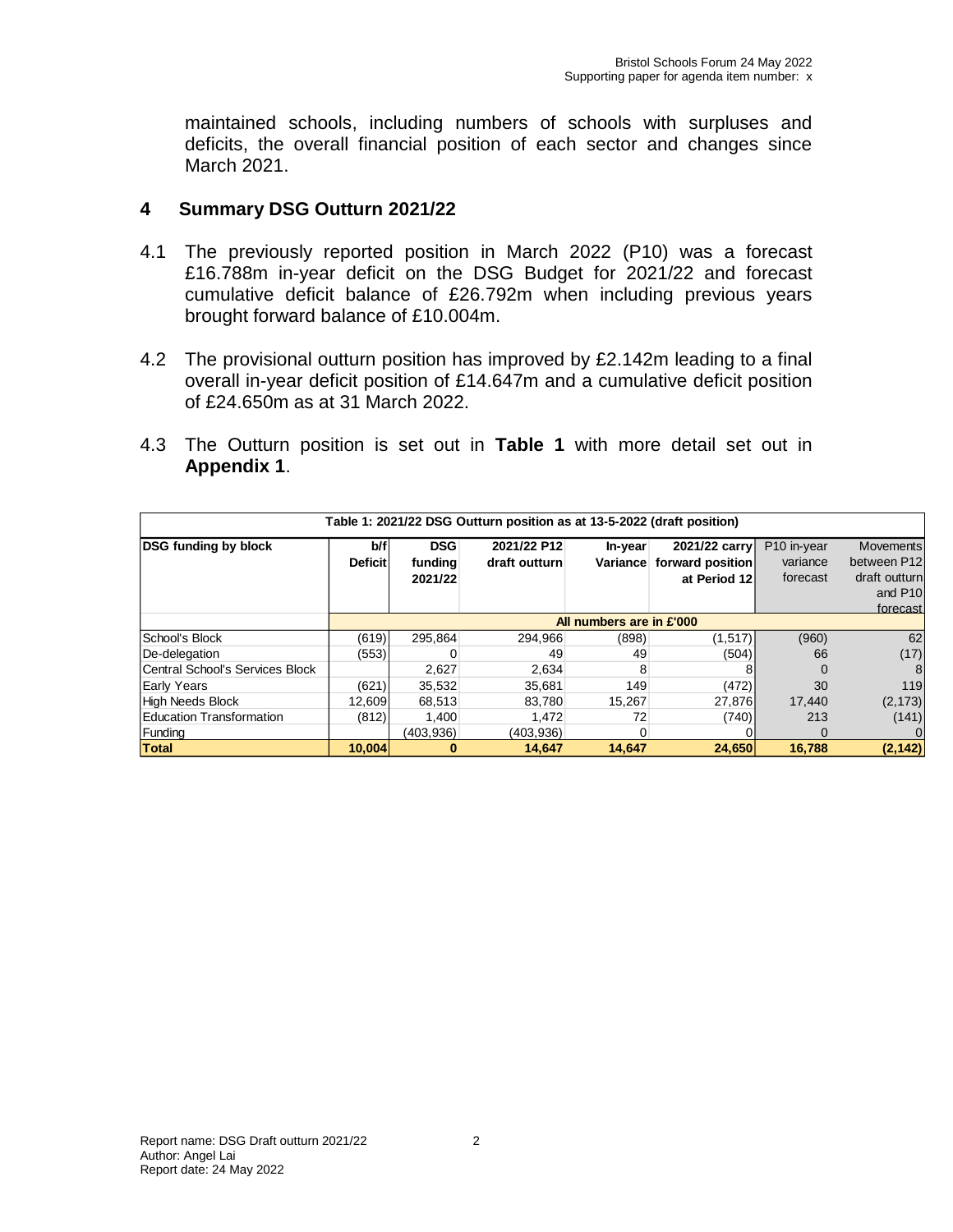- 4.4 **Schools Block (-£0.898m underspend).** The formula funding for maintained mainstream schools and academies has been fully allocated. The underspend of £0.898m is attributed to the growth fund, and schools closing during the year. Three schools (St Pius X, St George and St Michael on the Mount) have closed at the end of August 2021, and one new school (Willow Park) opened on 1<sup>st</sup> September. These movements accounts for £0.454m forecast variance on Schools Block. Growth commitments are expected at £2.419m against funding of £2.861m, an underspend of £0.442m.
- 4.5 The forecast cumulative surplus balance was £1.517m when including previous years brought forward balance of £0.619m. The utilisation of this surplus is at the discretion of the LA and given the overall deficit position within the DSG, it is proposed that this balance should be utilised to offset deficits within the DSG.
- 4.6 **De-delegation (£0.049m overspend).** The majority of this in-year overspend is attributable to facilities costs (NAS / UWT £0.016m and NUT costs £0.033m) where no funding was collected from schools and reserves being used to offset these costs. The forecast cumulative surplus balance was £0.504m when including previous years brought forward balance of £0.553m.
- 4.7 **School Central Block (£0.008 overspend).** This block ended the financial year in a broadly balanced position, with a slight overspend of £0.008m on support costs.
- 4.8 **Early Years (£0.149m overspend).** The final analysis of the January 2021 pupil census was not available until very late in the financial year and accounts for the swing from the previous forecast as it generates 7/12ths of the income for this block. The main pressure within this block is from Early Year's SEN support, currently reporting an in-year deficit of £0.499m, offset by underspend in Quality Improvement teams (£0.109m) and recovered overpayment of (£0.250m).
- 4.9 Funding for 2 year olds is based on uptake figures and we have seen a slight reduction on year on year participation numbers (0.2%), which is offset by 1.5% uplift in hourly rate (moved from £5.51 to £5.59). As the January census is used to calculate funding for the remaining of the year, this has led to an increased funding gap in 2 years old of £0.201m as at the end of this financial year.
- 4.10 For 3 and 4 years old we had seen a year on year reduction of 4.6% in participation which is equivalent of £1.032m reduction in funding when comparing to the previous year.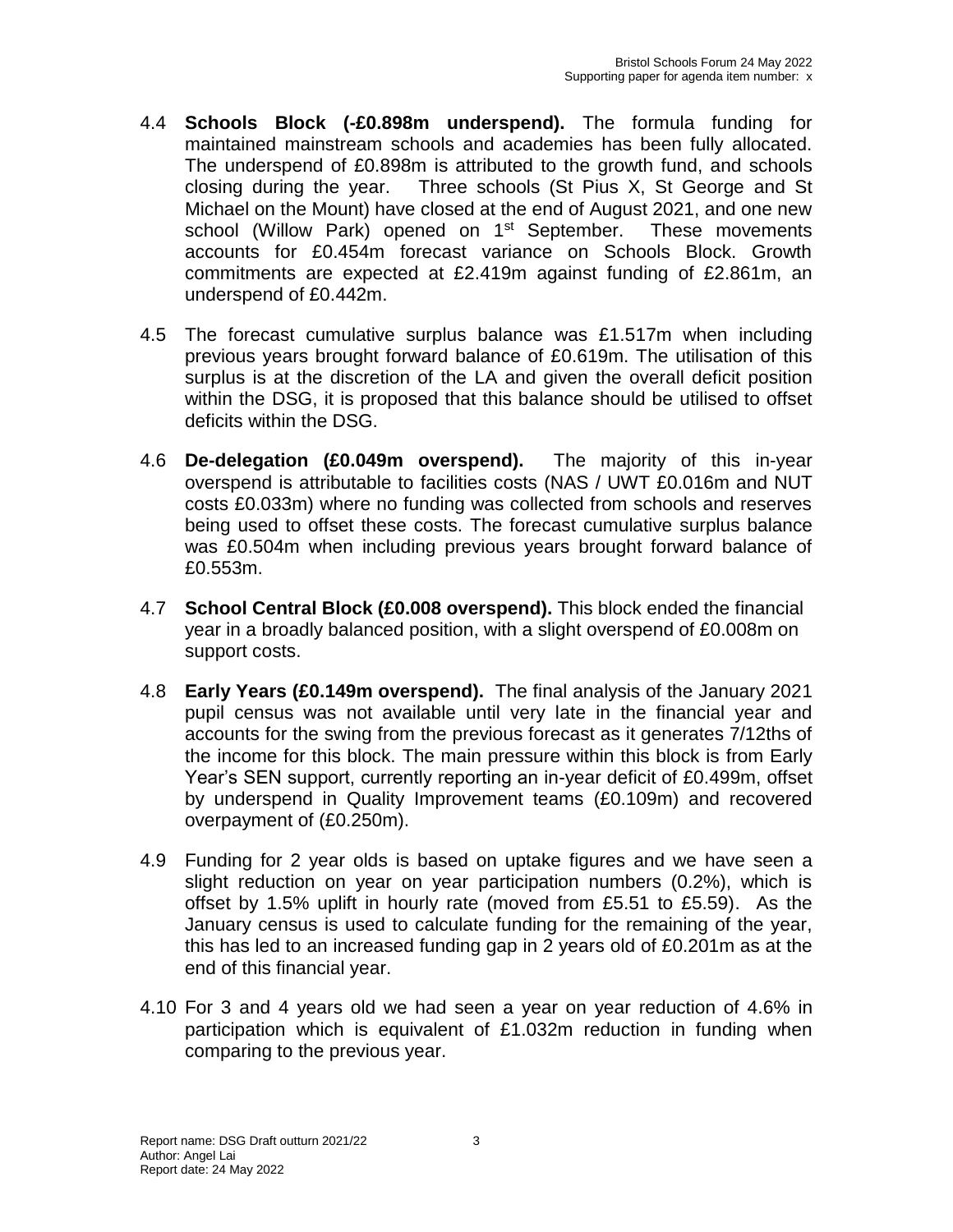- 4.11 There was a carry forward balance of £0.621m at the start of the year on this block which has been used to offset the £0.149m in-year deficit leaving a cumulative carry forward position of £0.472m within the block.
- 4.12 **High Needs Block (£15.339m in year overspend).** The outturn for 2021/22 was £2.314m better than forecast at P10, ending with an in-year overspend against budget of £15.339m (or £15.267m excluding Education Transformation Project £0.072m). This is predominantly driven by the following; enhanced internal business processes on data resulting in approximately £0.600m; GFE contingency spending was not materialised saving c.£1.000m, pay costs under spend £0.182m and reduced spot purchasing needs £0.242m.

The main areas of need, driving the overspend in the block continue to be top-ups, which have seen an increase of 10% in number of CYP with an EHC plan at January 2022. Number of live cases increased by 25.6% (461 cases at the end of 2021 compared to 367 cases at the end of 2020) and an increased proportion of children with higher banding due to complexity of needs.

The underlying trend in High Needs deficit indicates a 46% increase on the reported deficit position in the previous year. Nationally the pressures in this area have been recognised by government and an increase in funding (of £9.848m) has been announced for 2022/23.

## **5 2021/22 year-end balances by block**

- 5.1 The Local Authority is obliged to carry forward the balance on the Dedicated Schools Grant, whether it is in surplus or deficit. It has become customary for Schools Forum to review year-end balances and note whether these balances should remain in the block where the surplus accrued, or to move surplus balances to other blocks where deficits might exist.
- 5.2 **Table 1** summarised in-year net deficit position of £14.647m on the DSG at the end of 2021/22 financial year by DSG blocks.

Both the High Needs and Early Years Blocks ended the year in deficit, with a small surplus on the Schools Block. Deficits on High Needs Block and Early Year's block will be transferred to the designated DSG reserve. Surplus on the Schools Block is anticipated to be utilised for offsetting inyear DSG deficits.

Balances on de-delegated items will be carry forward to the DSG reserves and continue to be used for the purpose that it was de-delegated and Education Transformation Project balances will be carried forward to support the ongoing Transformation programme activities in the new year.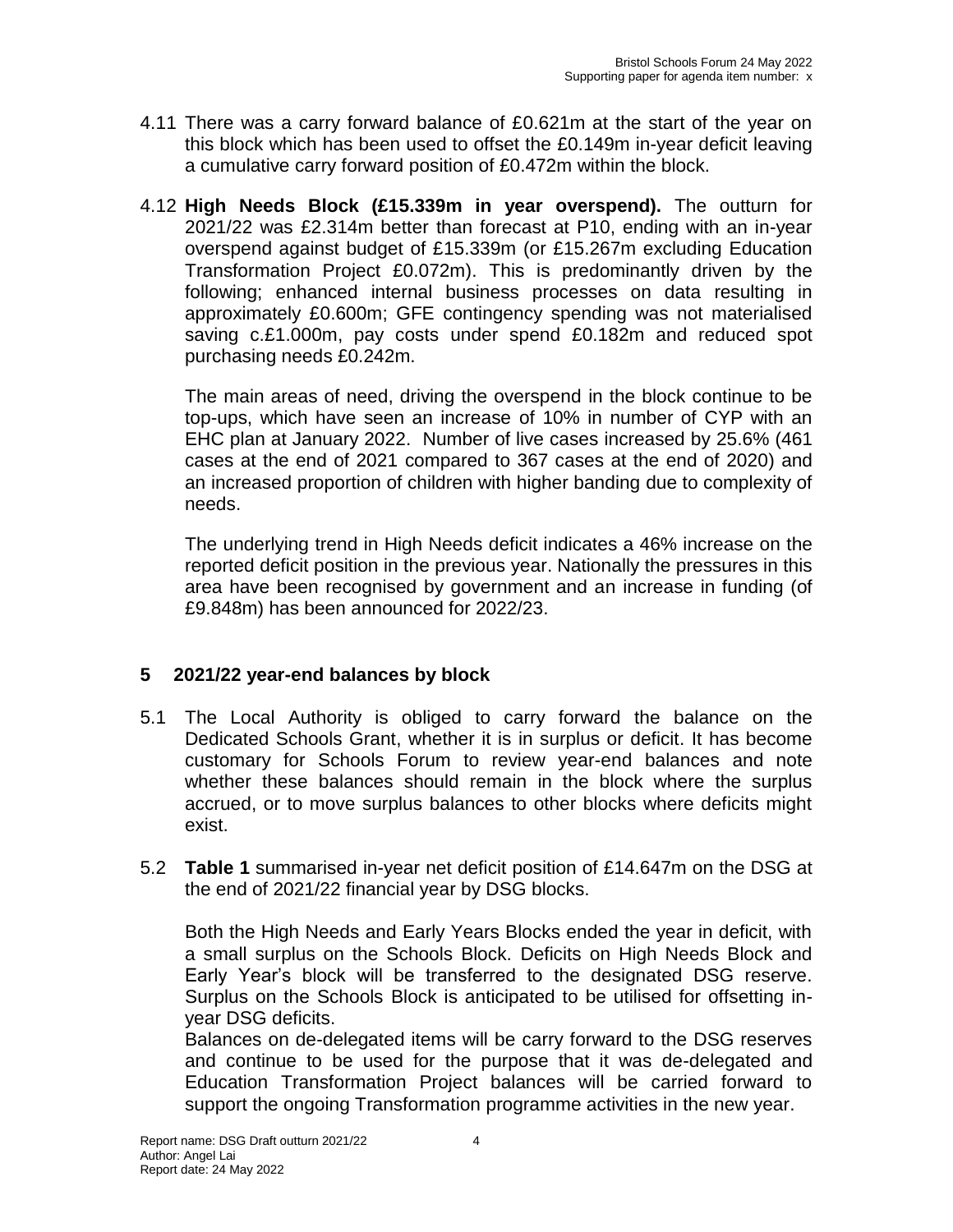**Table 3** sets out the carry forward positions by DSG blocks.

| <b>Table 3.</b> D30 year-end balances 2021/22 |        |                  |          |  |  |
|-----------------------------------------------|--------|------------------|----------|--|--|
| £'000                                         | b/f    | 2021/22 movement | c/f      |  |  |
| <b>Schools Block</b>                          | (619)  | (898)            | (1, 517) |  |  |
| De-Del                                        | (553)  | 49               | (504)    |  |  |
|                                               | 0      |                  |          |  |  |
| <b>CSSB</b>                                   |        | 8                | 8        |  |  |
| <b>EYB</b>                                    | (621)  | 149              | (472)    |  |  |
| <b>HNB</b>                                    | 12,609 | 15,267           | 27,876   |  |  |
| Transformation                                |        |                  |          |  |  |
| Project                                       | (812)  | 72               | (740)    |  |  |
| <b>TOTAL</b>                                  | 10,004 | 14,647           | 24,650   |  |  |
|                                               |        |                  |          |  |  |

**Table 3**: DSG year-end balances 2021/22

# **6 Individual School Balances**

6.1 Overall schools balances have decreased by £2.103m including £0.302m movements from 5 closed schools. Analysis by settings is summarised in **Table 2**.

|                   | b/f 1/4/2021 | <b>Movement 2021/22</b> | c/f 31/3/2022 |
|-------------------|--------------|-------------------------|---------------|
|                   | £'000        | £'000                   | £'000         |
| Nursery           | 3,956.067    | 1,236.405               | 5,192.472     |
| Primary           | $-6,874.676$ | 598.158                 | $-6,276.518$  |
| Secondary         | $-723.990$   | $-154.314$              | $-878.304$    |
| Special           | $-2,103.566$ | 240.483                 | $-1,863.083$  |
| Hub               | $-850.370$   | 77.144                  | $-773.226$    |
| Children's Centre | 235.579      | 104.702                 | 340.281       |
| Total             | $-6,360.955$ | 2.102.577               | $-4,258.378$  |

**Table 2: Maintained School (and Children's Centre) balances 2021/22**

- 6.2 15 out of 63 (excluding 4 hubs and 1 Bristol LA Maintained Children's centre) LA maintained schools started the year with a revenue deficit. By the end of the year, 14 schools shared a deficit position totalling £2.103m to carry forward into 2022/23. **Table 2** above provides the summary position.
- 6.3 Out of 14 schools with deficit position, the nursery sector continues to be a concern, with 11 out of the 12 maintained nursery schools in a deficit position totalling £5.192m (movement of £1.236m), some of the deficits representing a substantial proportion of their annual budgets. The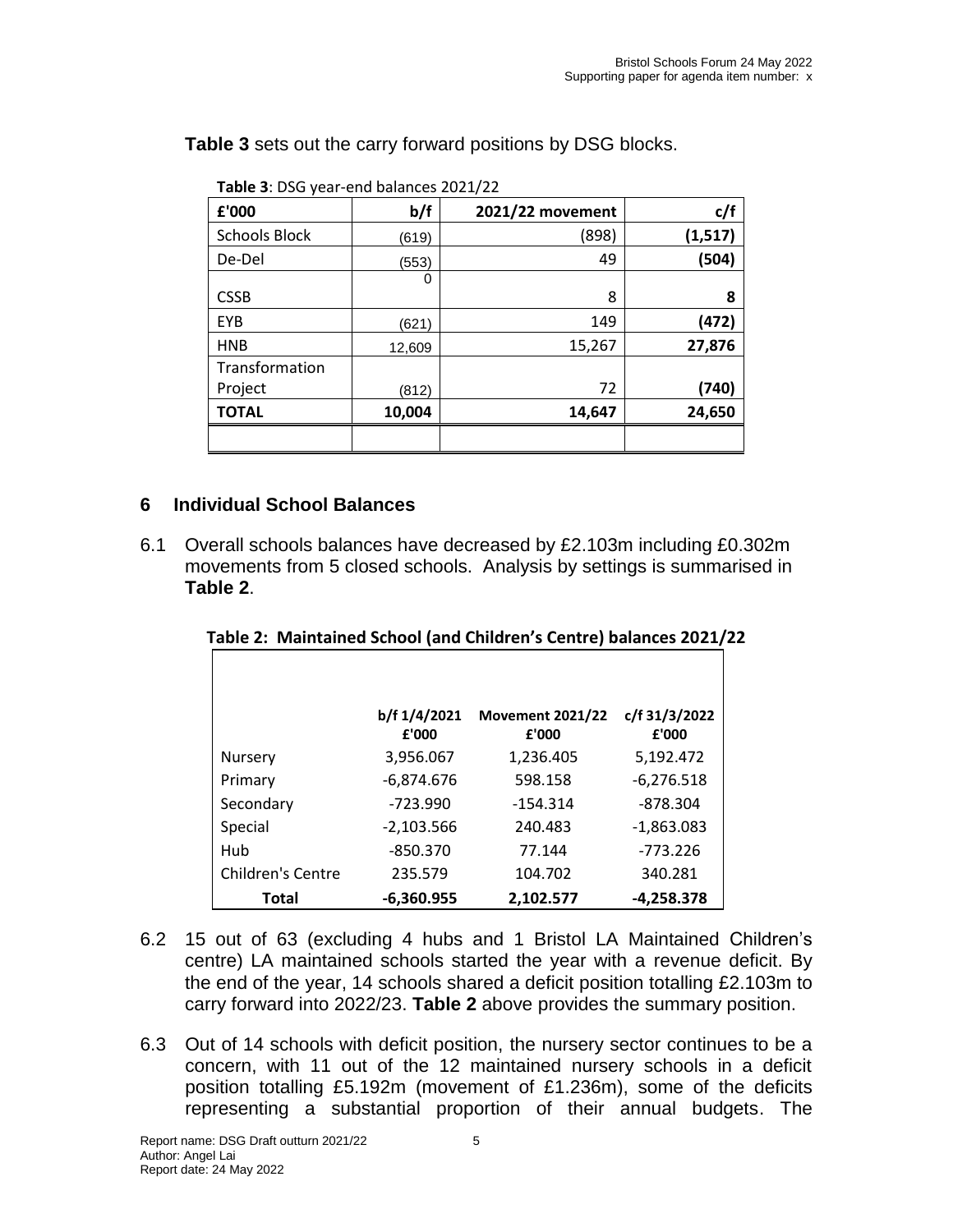Education Early Years team has been working with the ESFA regional support team this Spring to find a sustainable way forward. Different models of operation have also been considered which could potentially reduce the deficit going forward.

6.4 The LA will continue to support and challenge the 14 schools with deficits to help them manage their medium term recovery to a balanced position in line with the scheme for financing schools.

## **7 DSG Deficit**

As outlined above the in year deficit in the DSG is £14.647m in 2021/22, or £24.650m cumulatively including previous years' brought forward deficit balance of £10.004m. This is mainly driven by High Needs Block with an in-year deficit of £15.267m (*excluding £0.072m overspend in Transformation Project*) Whilst there are some small variations in each of the blocks, the High Needs Block is where the most significant financial pressure lies.

- 7.1 The additional funding allocation for 2022/23 recognises the pressure nationally but is still not sufficient to meet any increase in need or to tackle the historic deficit. The high level strategy for dealing with the funding pressures in the High Needs Block, continues to be:
	- **Transforming** the High Needs service through the Education Transformation Programme via stakeholder engagement and public consultation; and
	- **Transfers** of funding from different blocks or funds to support the High Needs budget (within limits set out by ESFA, and only where appropriate).

High Needs block overall spend in 2021/22 was £83.780m (excluding £1.472m on Transformation Project). The budget for 2022/23 has been set, with the High Needs Block having a total budget of £78.214m which is £5.566m less than 2021/22 total expenditure.

The DSG is a ring-fenced budget and regulations state that it cannot be subsidised by the General Fund, so must balance in the longer term. The transfer of 0.5% (approximately £1.5m) from the Schools Block to fund the Education Transformation Programme for another year to enable further work on DSG improvements plans in order to achieve a balanced in-year position and deliver DSG within a sustainable envelope in the long term.